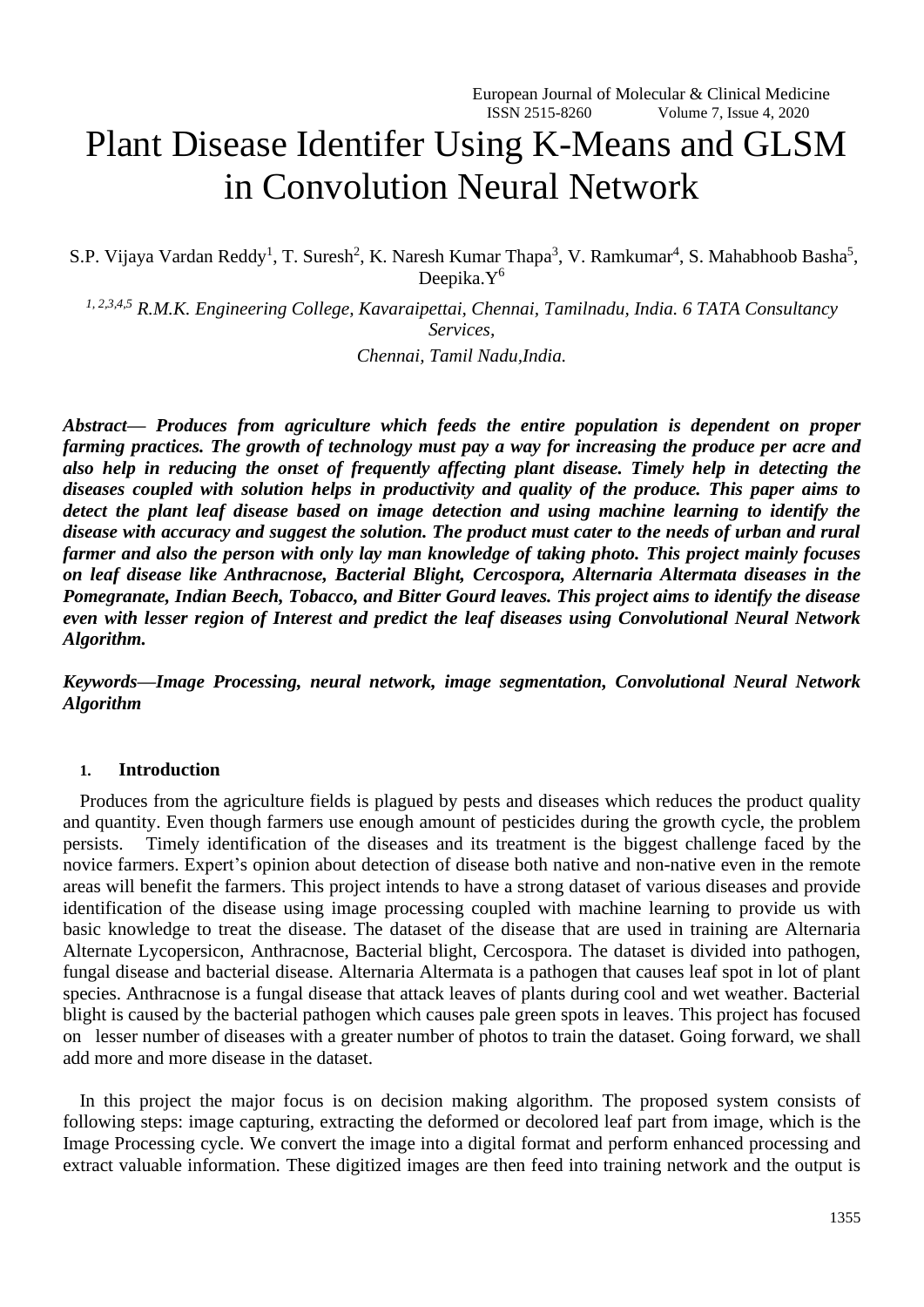European Journal of Molecular & Clinical Medicine ISSN 2515-8260 Volume 7, Issue 4, 2020

checked to verify if any pattern matches with the data set. Segmentation are of many types such as Image, region and boundary based.

Image segmentation along with color for segmenting is used. As we are in need of information such as spatial arrangement of color or intensity of color in image for disease recognition, image segmentation is chosen. The image texture can be calculated from the captured scenes in an image. In our project we use Otsu method which is simple and efficient to set a threshold for the method. If the target cannot be distinguished clearly from the back ground and if we obtain bimodal condition, then we need to move to k-means algorithm. Unsupervised training in the recent times have caught up and delivers the requirement with sustainable performances. The properties which add to its fame are the processing data, neural network models and learning theory from the mistakes. The proposed system will shed the light on these properties in elaborate manner.

#### **2. literature review**

In the paper [1], the segmented Image provides input for Decision Support Systems which acts as brain to provide suggestion to farmers. The image feed in the system is converted from RGB to HSV (Hue Saturation Value) colour the input photo feed into the system is processed to find the region, known as the Region of interest (ROI) to, confirm the health of the leaf. The referred paper uses Scale Invariant Feature Transform (SIFT) algorithm to decide the necessary result.

In this manuscript [2-4], infected leaf region in legumes is proposed. It gives us details such as healthy and the area of diseased section. The data set focuses only on the legumes and broader classification of dataset is required. The various methods seen in the literature review mostly depends on image captured. The region of interest plays a vital role in all the papers. Every paper shows its variation in Image Segmentation and also varies in algorithm used in decision making. The probability of identification increases by removal of complex background from the images.

The paper [5-8] uses Generic algorithm which is used for automatic detection of little disease in pine trees. In the recent years, development of complex algorithms helps in precise prediction of the disease. In the paper [9-10] the decisions are made by rule based semi – automatic system using k-means algorithm.. In this paper Soybean plant algorithm is used to differentiate between three types of diseases (Septoria leaf, frog eye and Septoria leaf blight). Background error is removed using colour and texture parameter. Support vector Machine classifier is utilized to achieve efficient detection of the disease by training three model (each disease utilizes one model) from the dataset. The K-means clustering algorithm is used to remove the background in the input data.

In the paper [11], Subtractive clustering method is used. In this method centroid is generated based on the data points and set as initial centre point and used for segmentation of image to remove unwanted background and get the 'Region of Interest'.

In paper [12], Gray Level Co-Occurrence Matrix is sued to extract image features. The parameter such as Angular second moment, Corelation, Entropy are extracted using GLCM. The results obtained using GLCM is good with less computational time. But this method cannot be used for multiple organ of plant. Only generic features are used to recognize the plant. Use of Hybrid Generic organ convolution neural network (HGO-CNN) is used in the paper to identify the plant based on any organ using deep learning.

In the paper [13], A new frame work is proposed where they use recurrent neural network (RNN). Here one photo of each part is used to build the database for identification of the plant. Thus disease can be accurately calculated using various plant parts of the diseased plant.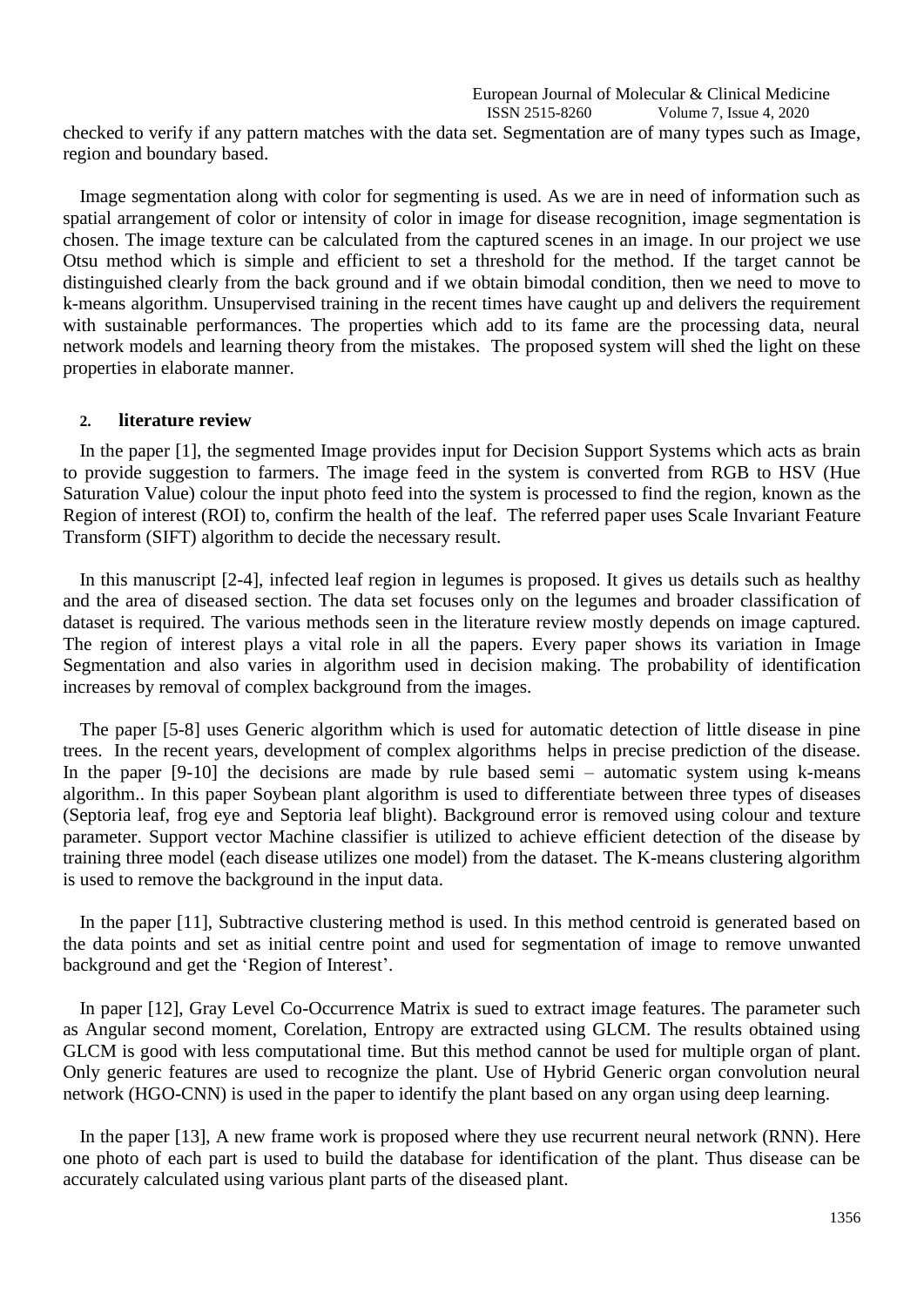#### **3. Proposed system**

The Project focuses on removing the background and obtaining the area of interest so that the decisionmaking system is able to detect the diseases such as Alternaria alternate, Anthracnose, Bacterial blight, Cercospora leaf spot of Pomegranate bitter gourd and tobacco leaf based on the organs of the plants.



Fig-1 Proposed System

## *3.1 COLOR TRANFORMATION*

The photo fed into the system is RGB image. For extracting the Attribute, we convert RGB to HSV colour space representation. Since the colour is related to Hue, we extract only particular information and neglect other parameters.

#### *3.2 MASKING AND REMOVING GREEN PIXELS*

Once the color information is extracted, we need to mask the green color portion of leaf. The green color states that the organs of the leaf are healthy. So, we identify the green color and set it zero if it less than threshold value.

#### *3.3 K-MEANS CLUSTERING ALGORITHM*

After the masking step, using k-means clustering the image is divided into k number of disjoint cluster. Followed by calculation of k centroid. In the subsequent step the nearest centroid from the cluster to the respective data point is calculated.

## *3.4 IMAGE SEGMENTATION*

In our Paper, Euclidean Distance measures the nearest centroid. Centroid is the minimized distance from all objects in the cluster. K-means algorithm minimizes this distance. Let the input image be considered as (x×y) resolution divided into k clusters.

The algorithm is as follows

- 1. Iniate the number of cluster k and its centre values.
- 2. Using the formula, calculate Euclidean distance d,

$$
d = |p(x,y) - ck| \qquad \dots (1)
$$

*where*  $p(x, y)$  *is the input pixel and ck is the centre of cluster.* 

- 3. Assign nearest centre value based of d.
- 4. Recalculate new position of the centre using the assigned pixel value using the relation given below

$$
ck = y \in ck \times \in ck \ p(x,y) \ \ldots(2)
$$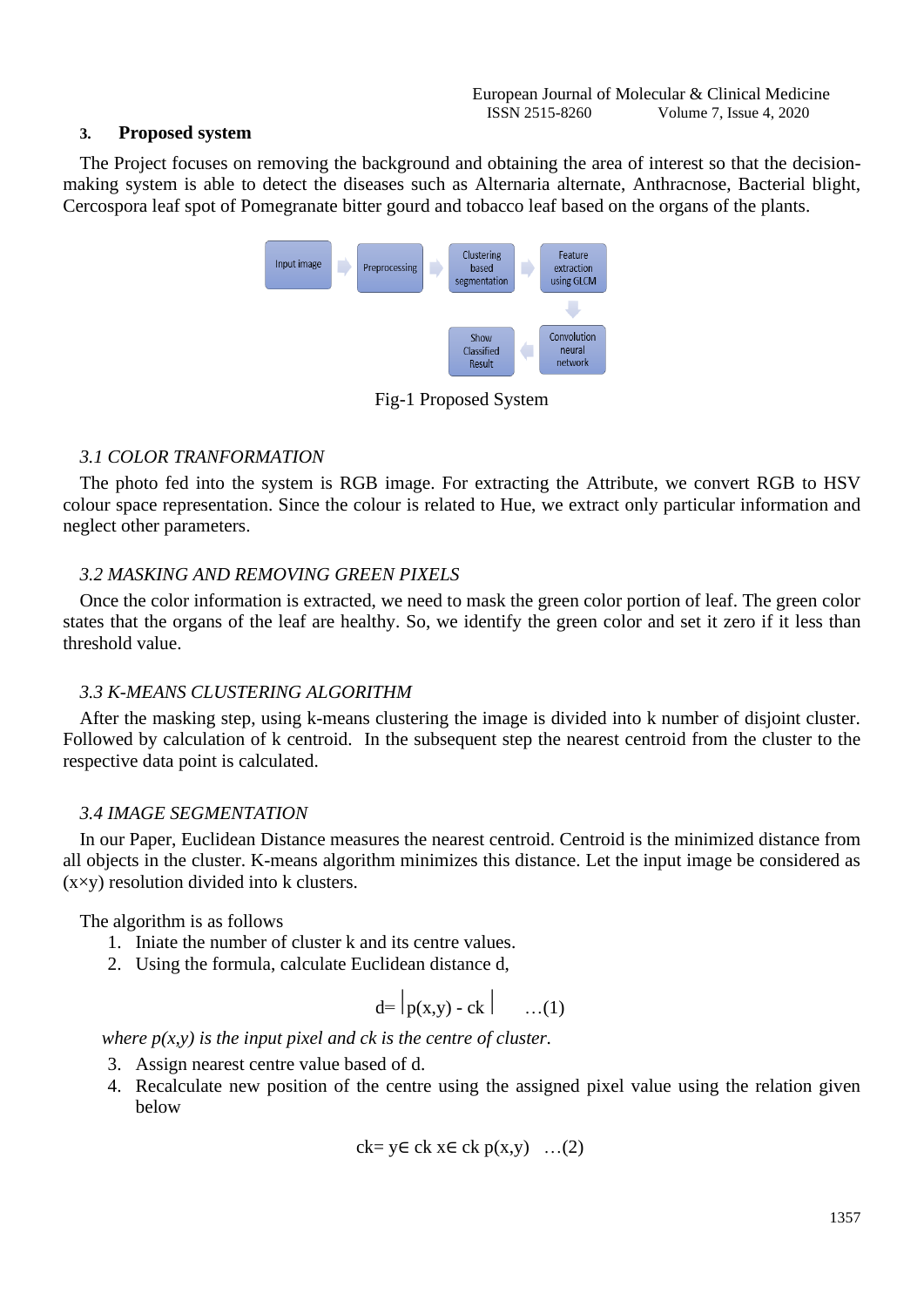5. Iteration continues until the process satisfies the tolerant error value and reshape the cluster pixel into the image.

The output of the algorithm depends on the initial value of the centroid. If it is not chosen Properly, we won't achieve the desired output.

### *3.5 FEATURE EXTRACTION USING GLCM*

In case of texture analysis, the features are calculated based on intensities of the image at positions relative to each other [14] using Gray Level Co-occurrence Matrix (GLCM). It consists of matrix build using grey levels of the image. The element P  $(i, j | \Delta x, \Delta y)$  is the relative frequency of two pixel in the same neighborhood separated by distance i(Δx, Δy), with different intensity 'i' and 'j'. The Elements P (i, j | d, ө) is the probability of changes between grey level 'i' and 'j' at distance d and angle (ө). These elements help in choosing the centroid value. The algorithm depends on the size of the sample value and care should be taken that gray levels are reduced.

#### *3.6 CONVOLUTION NEURAL NETWORK*

Convolution neural networks [15-16] are designed to process 2-D image. During the training session, we categorize the test images under diseases. Convolution Neural Network helps in assigning the images to correct category. In the training process the characteristic properties of the image used to form a class of unique disease. The decision is based on number of layers which are interconnected to form a network.

We use feed-forward neural network FFNN where the layers have a input, output and hidden layer. The error is reduced using back propagation method, where the errors are adjusted from output layer to the input layer. Since we have knowledge of the input and the output, this method is chosen and exploited to train using dataset. CNNs use local correlation to find patterns between adjacent layers. The layers are connected to local subset from the previous layers. The elements of GLCM are used by the layers of CNN to reduce the learning parameters. The first layer of CNN contains convolution mask, bias term and functional expression and produces the output.

#### **4. Result**

The image is feed into the system. The images are resized to 32X32, input is given as image itself. The images are converted to gray scale. The larger images are resized using pyramid reduction.

The images are fed to train the system to reduce the error. The diseases are detected with an accuracy of 97.5% using the CNN algorithm and performance is calculated using Neural Tool using the trained images.



Fig-2 Output for Bitter Guard Suffering from Anthracnose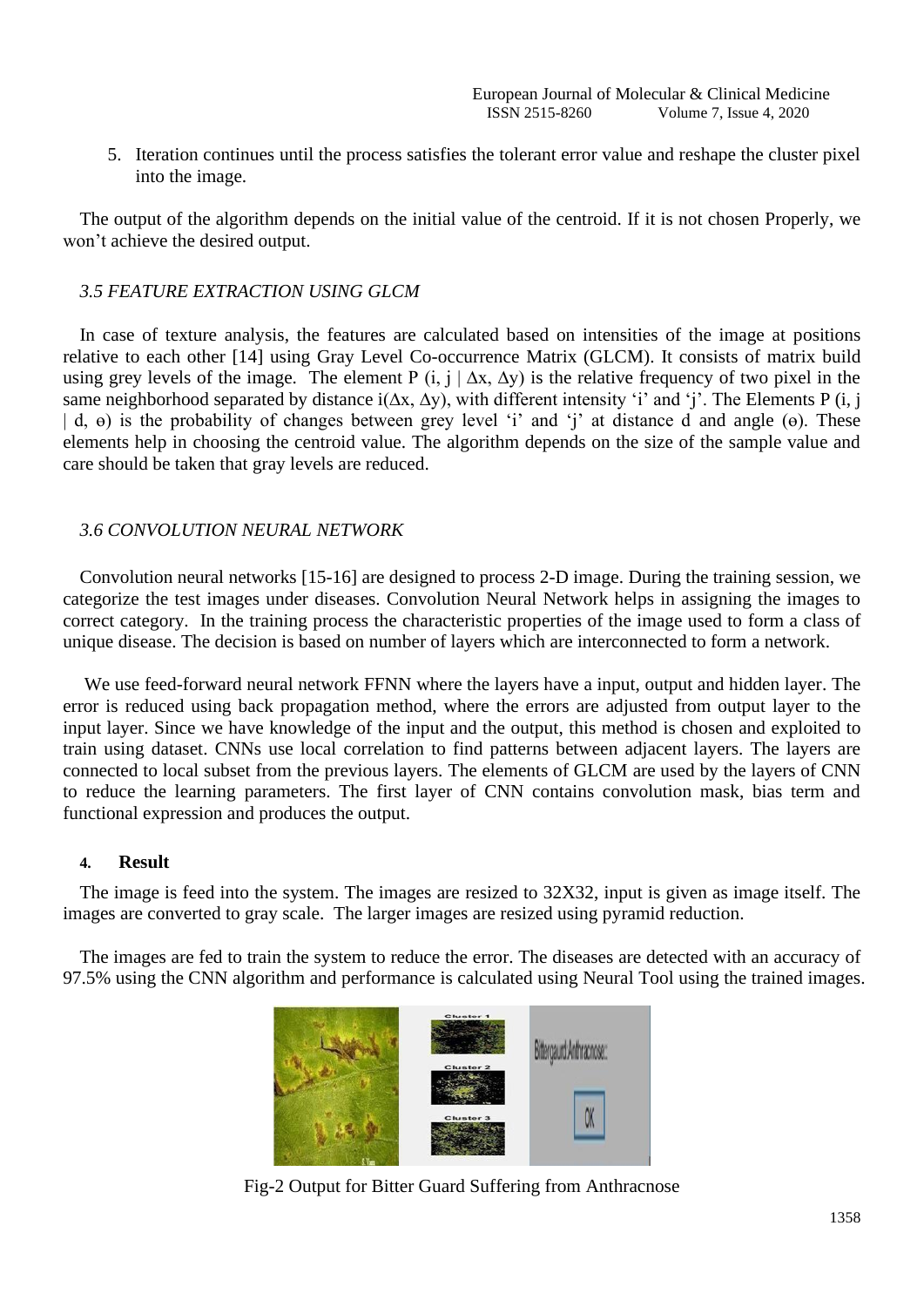European Journal of Molecular & Clinical Medicine ISSN 2515-8260 Volume 7, Issue 4, 2020



Fig-3 Output For Indian Beech Cercospora Leaf Spot



Fig-4 Output for Alternaria When Altermata image is Fed



Fig-5 Output image When Bacterial Blight is Fed

It is estimated that CNN method seems to deliver an accuracy of 97.5% for all the trained disease. In the paper, a new segmentation and classification process is introduced. K-means clustering algorithm helps in segmentation and Convolution Neural Network takes care of classification.

The statistical parameters are used as features for classification. The work works well for various part of plants and can be used to identify the disease is Pomegranate leaf, Bitter guard, tobacco leaf. The work can be extended for fruits, stems and other parts of the plants with minor modifications.

## **References**

- 1. Yogesh Dandawate, Radha Kokare," An automated approach for classification of plant disease towards development of futuristic Decision Support System in Indian Perspective," vol. A247, pp. 529–551, 2015.
- 2. Arti N. Rathod, Bhavesh A. Tanawala, Vatsal H. Shah,―"Leaf Disease Detection Using Image Processing And Neural Network",IJAERD,2014,1(6).
- 3. P.Revathi, M.Hemalatha, ―"Classification of Cotton Leaf Spot Diseases Using Image Processing Edge Detection Techniques", ISBN, 2012, 169-173, IEEE.
- 4. Chanchal Srivastava, Saurabh Kumar Mishra, Pallavi Asthana, G. R. Mishra, O.P. Singh ―" Performance Comparison of Various Filters and Wavelet Transform for Image De-Noising",IOSRJCE,2013,10(1),55-63.
- 5. Hrushikesh Dattaray Marathe, Prerna Namdeorao Kothe, ―"Leaf Disease Detection Using Image Processing Techniques", IJERT, 2013.
- 6. H. Al-Hiary, S. Bani-Ahmed,M. Reyalat, M.Braik and Z. AL Rahamneh,―"Fast and Accurate Detection and Classification of Plant Diseases",IJCA,2011,17(1).